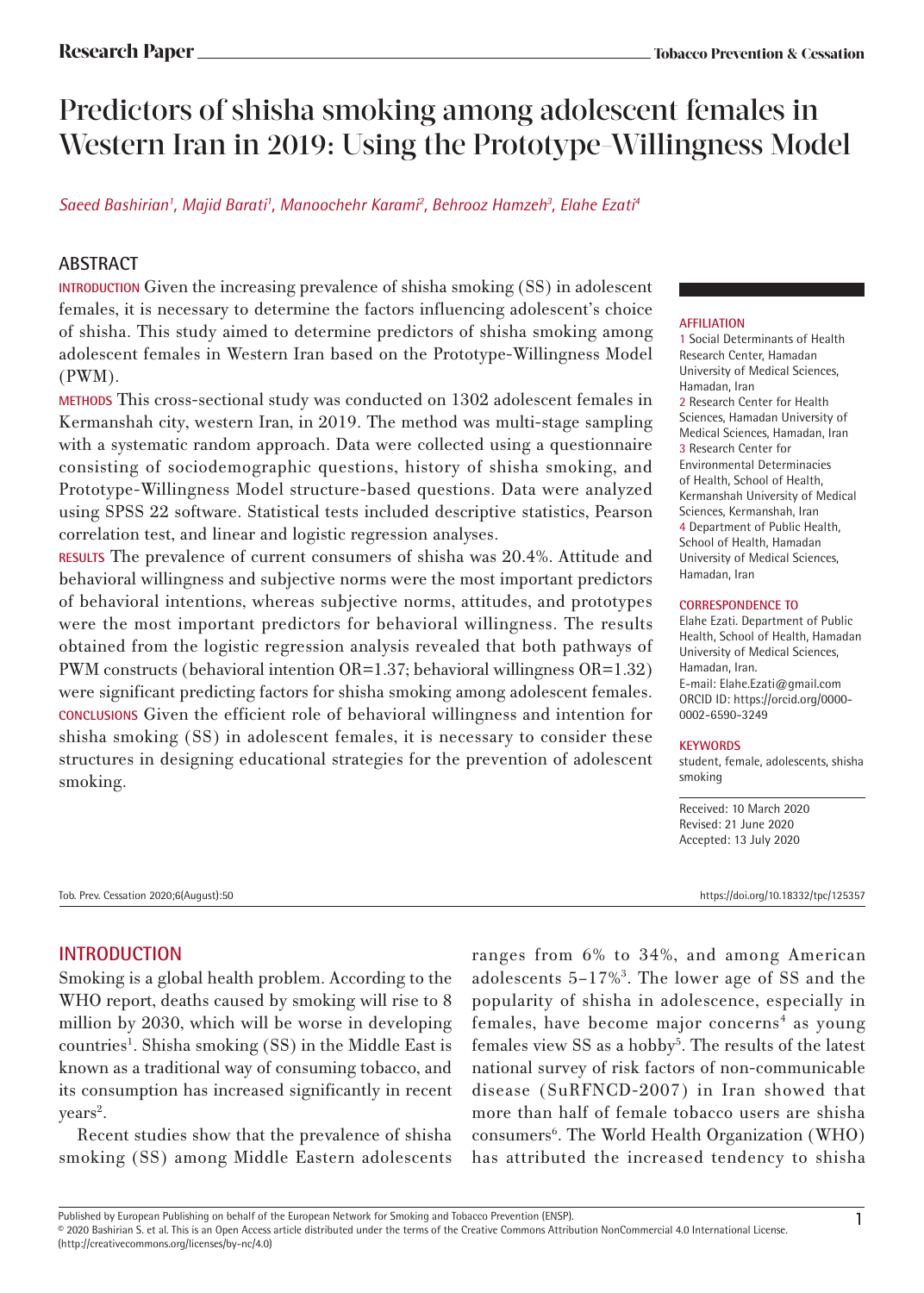smoking in adolescents to misunderstandings about its harmlessness compared to other tobacco products7 . In Middle East countries, people have not acquired negative attitudes toward SS, and it is much more acceptable in society than other types of tobacco. The prevalence of respiratory diseases in female smokers of shisha is higher than in male smokers<sup>8,9</sup>. Besides, complications such as changes in menstrual function, lower bone density and estrogen-deficiency disorders are the adverse effects of SS in women that require more dedicated attention<sup>10</sup>. In their study in the Eastern Mediterranean region, Afifi et al.<sup>11</sup> showed that identifying predictors of SS among women is essential for planning future interventions to control SS among them and the community at large. It is important to understand the determinants (e.g. social norms and specific beliefs) of adolescents' inclination to engage in this risky behavior $12$ .

Predictors of high-risk behaviors in adolescents can be determined through the Prototype-Willingness Model (PWM). This model has the 'reason' and 'social reaction' paths. The former (reason path) shows that young people, with previous will and plan, decide to engage in risky behaviors<sup>13</sup>. Most behavioral models are based on the premise that the intention for a behavior is the result of deep thought, which needs to be scrutinized. A decision then must be made whether or not to do it<sup>14</sup>. This path includes the two variables of 'attitude' and 'subjective norms', which predict the behavioral intention as outlined in the Theory of Reasoned Action (TRA) and the Theory of Planned Behavior (TPB). According to this path, the youth who have a positive attitude towards smoking and their perceived subjective norms will predict their smoking behavior including the strong determination to start smoking and most likely initiation of use of tobacco products<sup>15</sup>.

The 'social reaction' pathway comprises two factors: the prototype or the mental images of people involved in the high-risk behavior, and the willingness to do it in certain situations. This path is less intentional, and the decision-making process is often unintended, with behavioral willingness playing a role in performing high-risk behaviors $^{13}$ .

Willingness is more easily 'moved' by situational influences<sup>16</sup>. A teenager is more likely to display a

According to PWM, behavioral willingness is associated with people's prototype. A positive prototype toward an individual involved in the highrisk behavior reinforces the willingness to do it<sup>19</sup>. The use of the PWM model is effective in predicting high-risk behaviors such as taking illicit drugs, highrisk driving, smoking and alcohol consumption in adolescents and young adults<sup>20</sup>. Therefore, this study was conducted to determine predictors of shisha smoking among adolescent females in western Iran based on PWM.

# **METHODS**

#### **Study design and setting**

This cross-sectional study was carried out on 1302 middle and high school females aged 12–18 years in Kermanshah, one of the largest cities with the highest prevalence of tobacco use in Iran, between January and August 2019. The method applied was multistage sampling with a systematic random approach. Initially, a list of schools in the three districts of Kermanshah was prepared. In total, 12 schools were then selected by systematic random sampling (two middle schools and two high schools). At the school level, systematic random sampling was also selected based on the number of students and the proportion of the total sample size. Written informed consent was obtained from students aged ≥16 years, and from parents of students aged <16 years. The names of the participants in the questionnaire were not recorded and other information was kept confidential and used only for this study. The Ethics Committee of Hamadan University of Medical Sciences approved this study (Ref. No.: IR.UMSHA.REC.1397.696).

# **Questionnaire**

The data collection tool was a researcher-made questionnaire that was designed by a comprehensive review of research, literature and the results of qualitative studies (Supplementary file). The questionnaire consisted of three general sections: sociodemographic questions, questions related to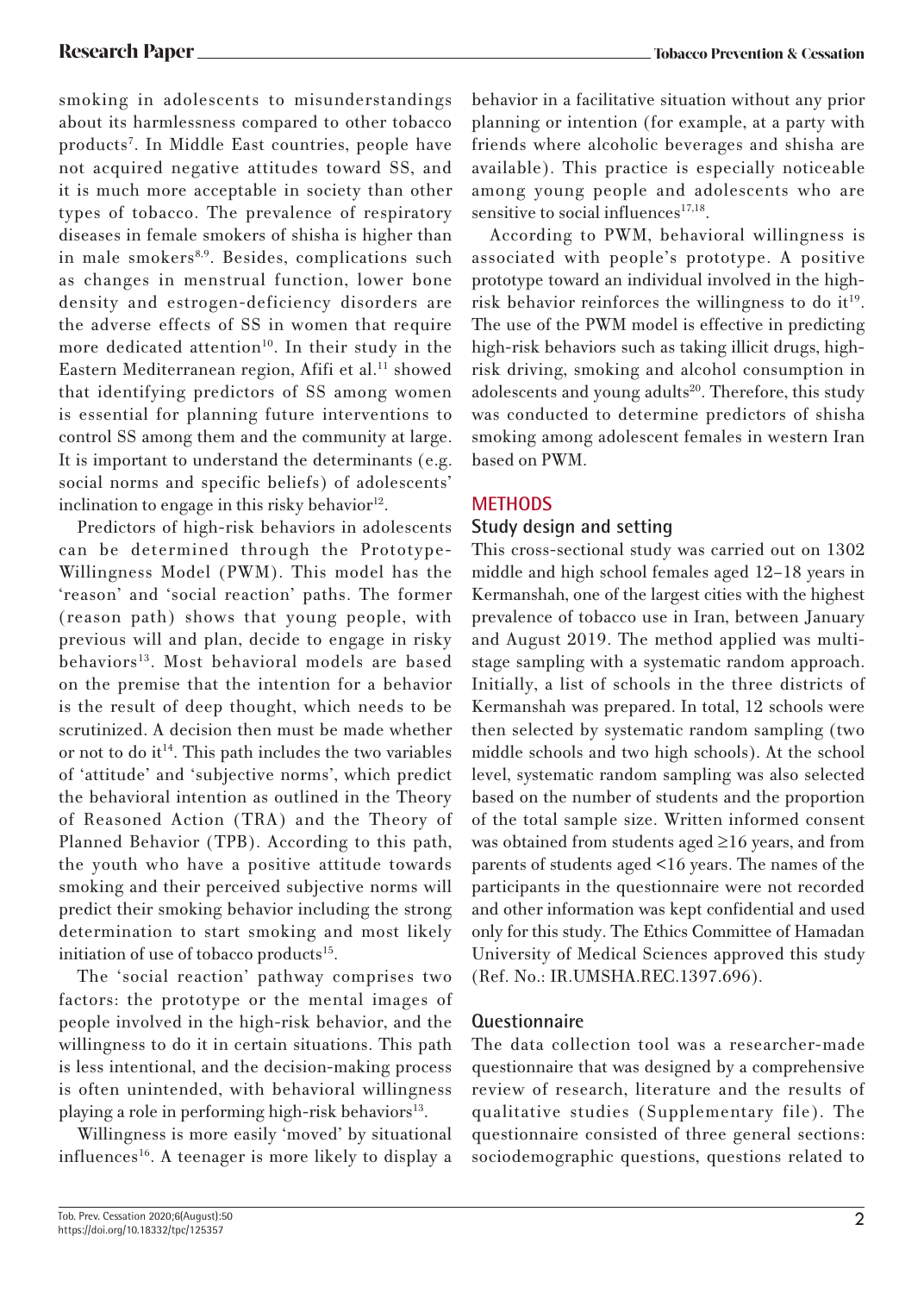SS behavior, and PWM structures. The formal and content validity of the questionnaire was assessed using the opinion of 15 health education and promotion specialists. The content validity ratio (CVR) and content validity index (CVI) for each question was extracted and the questions were reviewed and corrected by considering the values of the Lawshe  $table<sup>21</sup>$ . Also, for the reliability of the questionnaire, in a preliminary study, the questionnaire was given to 30 students who had characteristics similar to the main study samples. Cronbach's alpha coefficient was then calculated.

#### *Sociodemographic variables*

Sociodemographic variables included age, education, parental education, parental employment, and living status.

#### *Waterpipe smoking*

In this section, questions related to SS were presented, including the experience of SS (yes or no), history of SS in the last month (yes or no), age and place of the first SS experience. The questions of the PWM structures were analyzed using a comprehensive review of studies<sup>13,16,22-24</sup>. PWM scales on tobacco smoking were a modified version of the scales of Hukkelberg<sup>13</sup>, Gerrard<sup>16</sup> and Bashirian<sup>25</sup>.

# *Positive attitude toward shisha smoking*

Questions related to individual attitudes toward SS included 11 items (for example: 'If I smoke shisha, I can concentrate more') scored on a 5-point Likert scale with answers ranging from 'strongly disagree' to 'strongly agree'. The scores of this structure ranged from 11 to 55. The highest score in this section indicated the positive attitude of students to SS. Cronbach's alpha coefficient for the PWM structure was 0.76.

# *Subjective norms about shisha smoking*

The questions related to subjective norms included 6 items with a score ranging from 6 to 30. Of the 6 questions, three were about the views of friends on SS, which were rated on a 5-point scale ('I should not use at all' to 'I must consume'). The other three questions focused on the views of friends about SS and their influence, which were rated on a 5-point Likert scale from 'always' to 'never'. The result of scores showed a positive view of friends about SS

consumption and their influence. Cronbach's alpha was estimated to be 0.86 for subjective norms.

#### *Prototype images about shisha smokers*

The questionnaire presented the prototype of an SS smoker comprising five questions describing the person in terms of intelligence, inexperienced, self-confidence, independence, and selfishness. The answers were rated on a 5-point Likert scale from 'very much' to 'never'. A higher score indicated the subject's positive prototype towards shisha smokers. Cronbach's alpha was estimated at 81.8%.

# *Behavioral willingness*

The questionnaire of willingness to SS includes a scenario in which an adolescent thinks that she is among her friends who are engaged in SS and they persuade her to SS. In this section, the adolescent's reaction to this scenario was analyzed following four reactions: 1) I take the shisha pipe and smoke one or more puffs; 2) I smoke shisha with my friends until the end; 3) I thank them and I refuse to smoke; and 4) I leave that place. The answers were measured on a 5-point Likert scale ranging from 'never' to 'very much'. The scores ranged from 4 to 20, respectively. A higher score indicated a greater willingness for SS by a friend's suggestion. Cronbach's alpha was estimated at 86.8%.

# *Intention to shisha smoking*

There are 4 questions related to behavioral intention, which show the intention to SS the next month, the next year, trying not to use it for a lifetime, or deciding not to go to places where shisha is available (for example: 'I may smoke a few puffs of shisha in the next month'). The scores ranged from 4 to 20, with a higher score indicating a person's serious intention to SS. Cronbach's alpha was estimated at 0.86 for the intention.

# **Statistical analysis**

Statistical analysis was performed using SPSS version 22. A significance level of p<0.05 was considered. Correlation, logistic regression and linear regression were employed to analyze the predictors of SS.

# **RESULTS**

The results were obtained after completion of 1302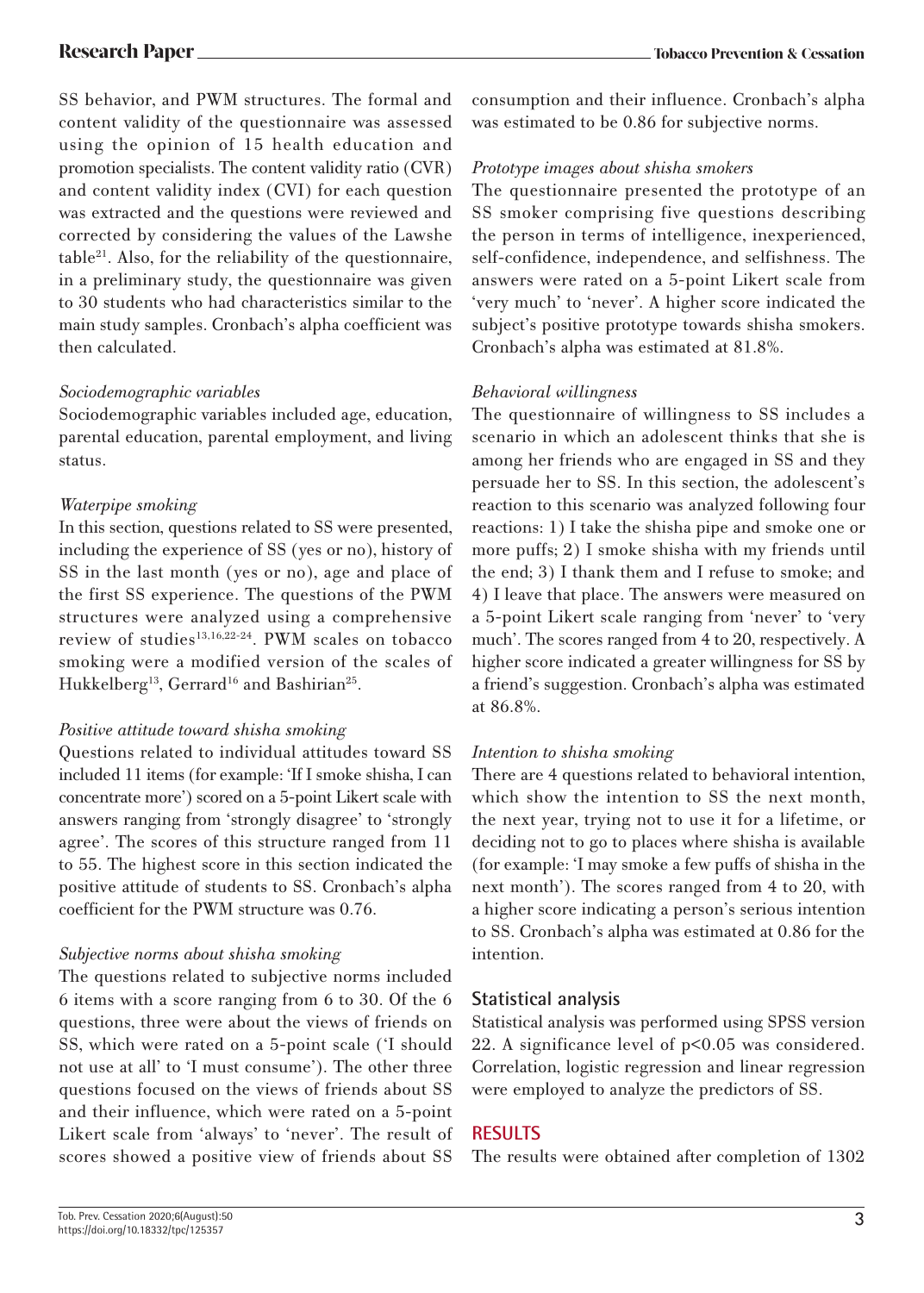items by adolescent females. Respondents' age ranged from 12 to 18 years, with a mean of 15.2 years  $(SD=1.9)$ . A total of 883  $(67.8\%)$  participants reported that they had never smoked shisha, 419 (32.2%) had a single experience of SS during their lifetime, and 265 (20.4%) were current consumers of shisha. The average initiation age of SS in adolescent females in this study was 13.65 years (SD=1.7). In all, 45.8% of shisha users reported that their friend's home was the first place they used shisha. Further sociodemographic characteristics of the participants are given in Table 1.

Mean scores, standard deviations, and correlations among the variables are presented in Table 2. There was a positive correlation between attitude and subjective norms ( $r=0.625$ ;  $p<0.1$ ). Also, there was a positive correlation between attitude (r=0.732;  $p<0.1$ ) and subjective norms ( $r=0.655$ ;  $p<0.1$ ) with behavioral willingness. The results showed that behavioral willingness  $(r=0.817; p<0.1)$ and prototype  $(r=0.488; p<0.1)$  were positively correlated and significant with the intention to smoke. In addition, there were positive correlations between subjective norms ( $r=0.625$ ;  $p<0.1$ ) and attitude  $(r=0.712; p<0.1)$  with intention to smoke (Figure 1).

 Linear regression analysis was performed to explain the variation in shisha smoking intention based in PWM (Table 3). Attitude ( $\beta = 0.212$ ; p<0.001), subjective norms ( $β=0.103$ ; p<0.001) and behavioral willingness  $(\beta=0.595; p<0.001)$ accounted for 70% of the variance in intentions among adolescent females (Figure 1).

Table 4 shows that the PWM components accounted for 62% of the variance in willingness to shisha smoking based on the social reaction path (Figure 1). Subjective norms, attitude and prototype were the significant predictors of willingness to shisha smoking (β=0.292, p<0.00; β=0.454, p<0.001; and β=0.191, p<0.001; respectively) among adolescent females. Multiple logistic regression was employed to predict whether participants engaged with shisha smoking from: a) behavioral intention (reasoned path), or b) behavioral willingness (social reaction path). Behavioral willingness and behavioral intention significantly predicted whether participants became involved in shisha smoking (Figure 1), accounting for 74% of the variance

(based on Nagelkerke  $R^2$ ). The behavioral intention was a better predictor of behavior (OR=1.37; p<0.001) compared to behavioral willingness (OR=1.32; p<0.001) (Table 5).

# Table 1. Sociodemographic characteristics of participants

| Variables                 | Categories        | $n(\%)$          |
|---------------------------|-------------------|------------------|
| Age (years)               | 12                | 107(8.2)         |
|                           | 13                | 179 (13.7)       |
|                           | 14                | 191 (14.7)       |
|                           | 15                | 229 (17.6)       |
|                           | 16                | 219 (16.8)       |
|                           | 17                | 198 (15.2)       |
|                           | 18                | 179 (13.7)       |
|                           | $Mean + SD$       | $15.22 \pm 1.85$ |
| Smoking initiation age    | Mean $\pm$ SD     | $13.65 \pm 1.65$ |
| Grade                     | 7th               | 191 (14.7)       |
|                           | 8th               | 234 (18)         |
|                           | 9th               | 223 (17.1)       |
|                           | 10th              | 209 (16.1)       |
|                           | 11th              | 218 (16.7)       |
|                           | 12th              | 227 (18.4)       |
| <b>Father's education</b> | <b>Illiterate</b> | 65 (5.00)        |
|                           | Below diploma     | 285 (21.9)       |
|                           | Diploma           | 649 (49.8)       |
|                           | College           | 303 (23.3)       |
| Mother's education        | Illiterate        | 75 (5.8)         |
|                           | Below diploma     | 485 (37.3)       |
|                           | Diploma           | 608 (46.7)       |
|                           | College           | 134 (10.3)       |
| Father's employment       | Unemployed        | 215 (16.5)       |
|                           | Self-employed     | 691 (53.1)       |
|                           | Employed          | 396 (30.4)       |
| Mother's employment       | Housewife         | 1201 (92.2)      |
|                           | Employed          | 101(7.8)         |
| Living status             | With both parents | 1202 (92.3)      |
|                           | With others       | 100(7.7)         |
| Shisha smoking            | Never             | 883 (67.8)       |
|                           | Former            | 419 (32.2)       |
|                           | Current           | 265 (20.4)       |
| Place of shisha smoking   | Home              | 122 (29.5)       |
|                           | Friend's house    | 192 (45.8)       |
|                           | Park              | 39 (9.4)         |
|                           | Caffe             | 61 (14.6)        |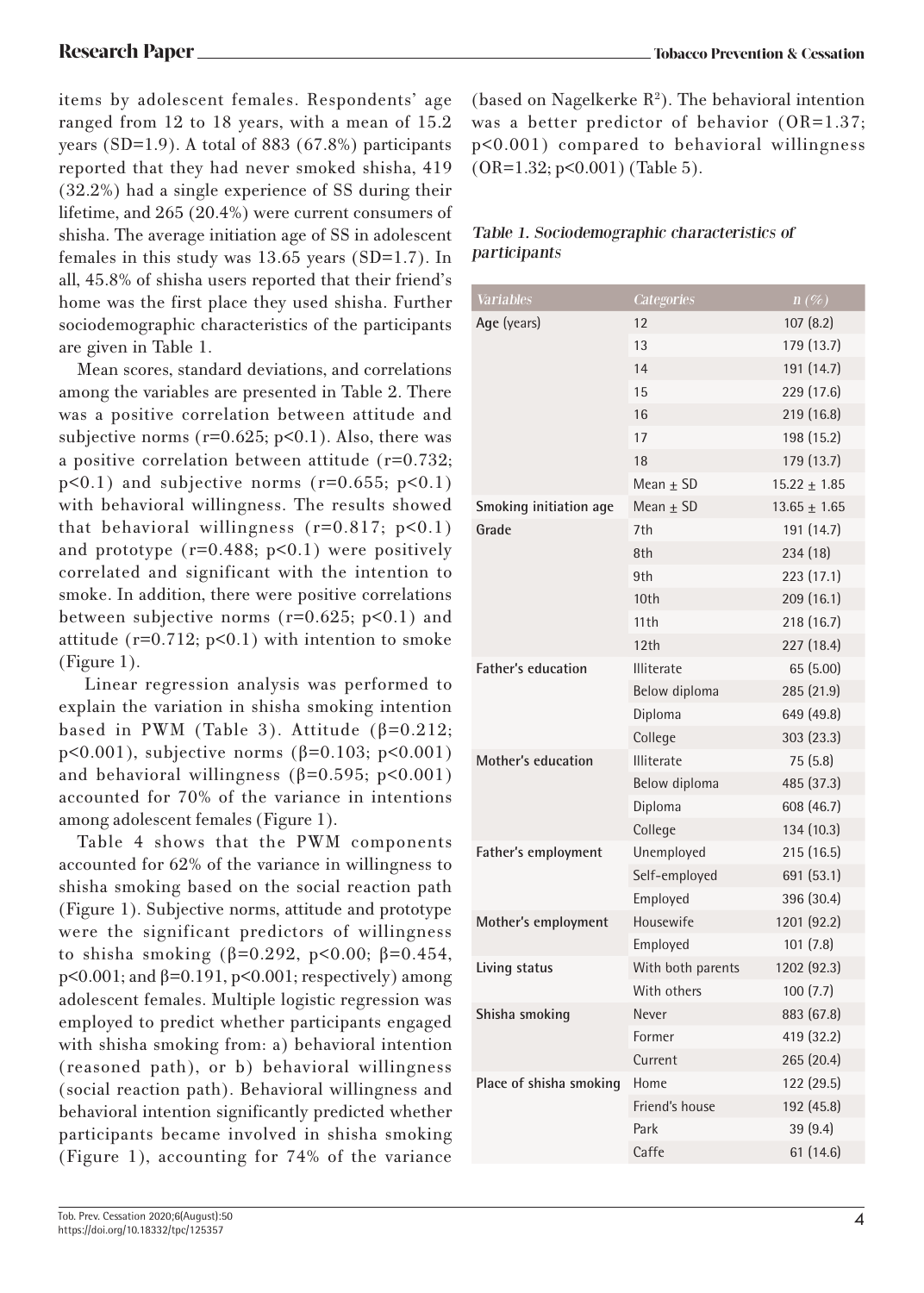Table 2. Descriptive statistics and intercorrelations between the Prototype-Willingness Model variables  $(N=1302)$ 

| <b>Variables</b>         |           |            |           |           |                          | Mean $(SE)$  |
|--------------------------|-----------|------------|-----------|-----------|--------------------------|--------------|
| 1 Attitude               |           |            |           |           |                          | 24.02 (9.98) |
| 2 Subjective norms       | $0.625**$ |            |           | $\bullet$ |                          | 10.64(4.93)  |
| 3 Behavioral willingness | $0.732**$ | $0.655**$  |           |           |                          | 9.51(5.40)   |
| 4 Prototypes             | $0.502**$ | $0.417**$  | $0.541**$ |           | $\overline{\phantom{a}}$ | 12.60(4.51)  |
| 5 Behavioral intention   | $0.712**$ | $0.625***$ | $0.817**$ | $0.488**$ |                          | 8.97(5.01)   |

\*\*Correlation is significant at the 0.01 level (2-tailed). SE: standard error.

#### Table 3. Linear regression analyses predicting behavioral intention to shisha smoking (N=1302)

| <b>Variables</b>         |       |       | SE    |       |      |
|--------------------------|-------|-------|-------|-------|------|
| 1 Attitude               | 0.212 | 0.107 | 0.012 | 0.001 |      |
| 2 Subjective norms       | 0.103 | 0.104 | 0.021 | 0.001 | 0.70 |
| 3 Behavioral willingness | 0.595 | 0.552 | 0.022 | 0.001 |      |

B: unstandardized regression coefficient. SE: standard error.

#### Figure 1. The Prototype-Willingness Model



Values represent standardized linear regression and logistic regression coefficients, with correlation coefficient r significant at the 0.01 level. \*\*p≤0.01.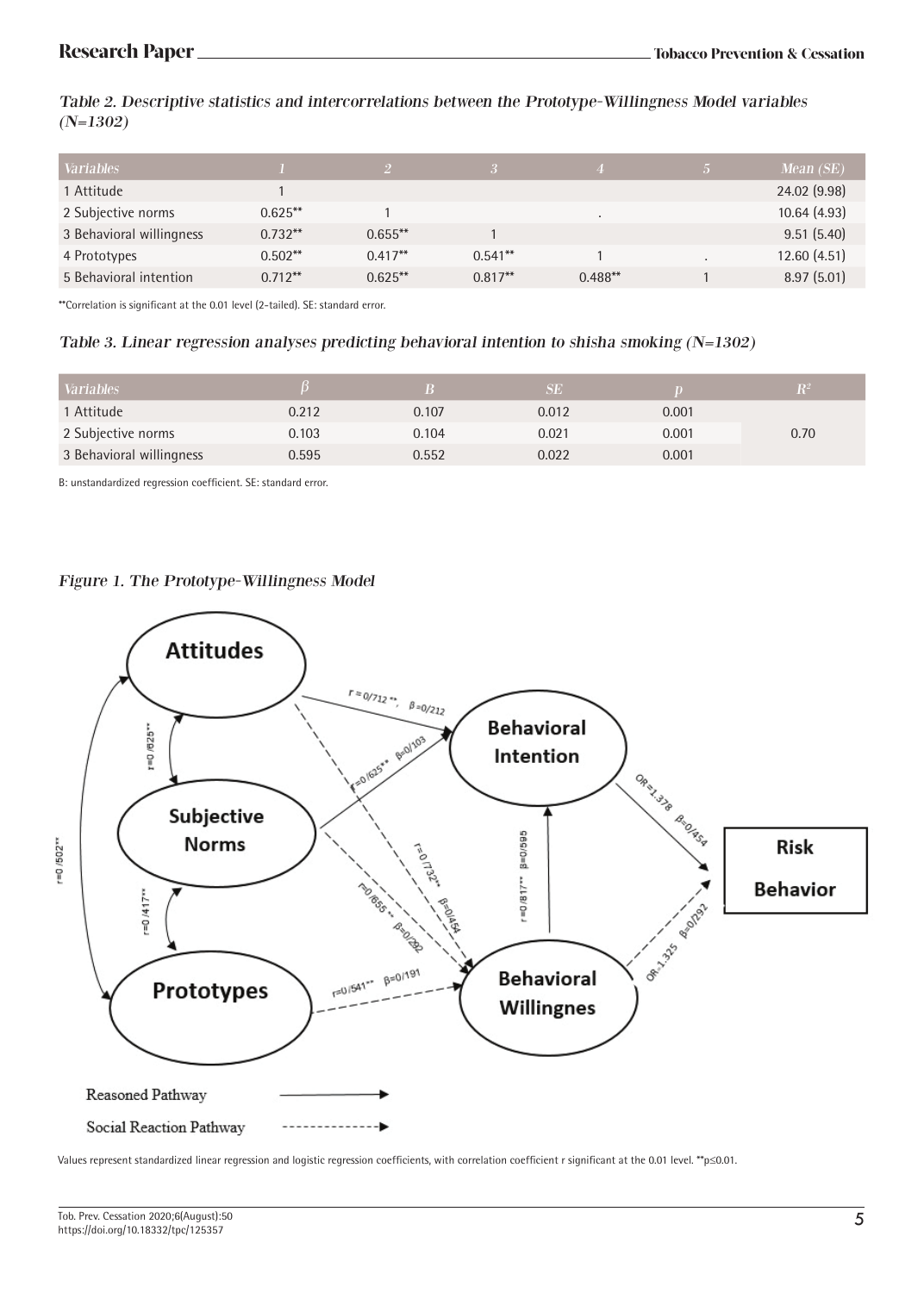|       |       | SE    |       | $\mathbf{R}^2$ |
|-------|-------|-------|-------|----------------|
| 0.454 | 0.246 | 0.012 | 0.000 |                |
| 0.292 | 0.319 | 0.024 | 0.000 | 0.626          |
| 0.191 | 0.229 | 0.024 | 0.000 |                |
|       |       |       |       |                |

#### Table 4. Multiple regression analyses predicting behavioral willingness to tobacco smoking (N=1302)

B: unstandardized regression coefficient. SE: standard error.

Table 5. Adjusted effect of behavioral willingness and intention on shisha smoking based on logistic regression (N=1302)

| <b>Variables</b>       |       |       | ٩U    |       |      |
|------------------------|-------|-------|-------|-------|------|
| Behavioral willingness | ).292 | 0.282 | 0.028 | 0.000 | 0.74 |
| Behavioral intention   | 0.454 | ).321 | 0.031 | 0.000 |      |

B: unstandardized regression coefficient. SE: standard error. OR: odds ratio.  $R^2$ : Nagelkerke  $R^2$ 

# **DISCUSSION**

This study aimed to determine the predictors of SS using PWM in adolescent females. The prevalence of SS was 32.2% in the participants who reported the experience of SS during their lifetime, which is consistent with the results of some studies $22,26,27$ . However, the prevalence of SS experience in the present study is higher than three other studies $28-30$ , which may be due to differences in sample size, easy access to shisha, and demographic and geographical differences in the target population.

In the present study, the prevalence of SS in current smokers in the past month was 20.4%, which was consistent with the results of other studies<sup>5,26</sup>. In past research<sup>25,31</sup>, the prevalence of SS in the past month in adolescents was 17.1%.

The mean age of SS initiation in this study was estimated to be 13.65 years, similar to the findings of three previous studies<sup>25,28,32</sup>. The average age of SS initiation in these studies was 13.8, 13.39, and 13.7 years, respectively. The results of this study showed that the initiation and tendency to use shisha begins in adolescence. Therefore, it is necessary to plan and implement effective interventions to prevent the tendency to smoke at this age.

Based on the results of this study, there is a positive and significant correlation between attitude and subjective norms with the behavioral intention, which is similar to past results<sup>33-35</sup>. This means that with positive feelings and attitudes toward SS in adolescents and the encouragement of their friends and family to SS, the intention to SS will be higher. Also, based on the findings of this study, the structures of attitude, subjective norms and behavioral willingness are effective predictors of the behavioral intention, as found by earlier research $30,36$ . There was a study, however, where attitude could not predict the intention of behavior<sup>28</sup>, and yet, based on the reason path, attitude is expected to predict behavioral intention<sup>37</sup>. This may have originated from the study's participants' answers to the questions of attitude; the participants may not have expressed their true attitude towards smoking.

In this study, the analysis of the social reaction path in PWM showed that attitudes, subjective norms and positive prototype of participants predict the willingness to SS. Besides, there is a positive and significant relationship between these structures and behavioral willingness, which is consistent with the findings of earlier studies $28,30,36$ .

The study conducted by Gerrard et al.<sup>38</sup> on adolescent alcohol consumption shows that the prototype affects the behavioral willingness through the social reaction path and predicts behavioral willingness.

Moreover, studies<sup>25,36,39</sup> show that when adolescents have a positive attitude towards SS and are compelled by friends and relatives to SS, friends are considered as a facilitator to create a desire to use shisha. Thus, under the pressure of others, there may be stronger willingness to engage in risky behavior without prior intention. Therefore, adolescents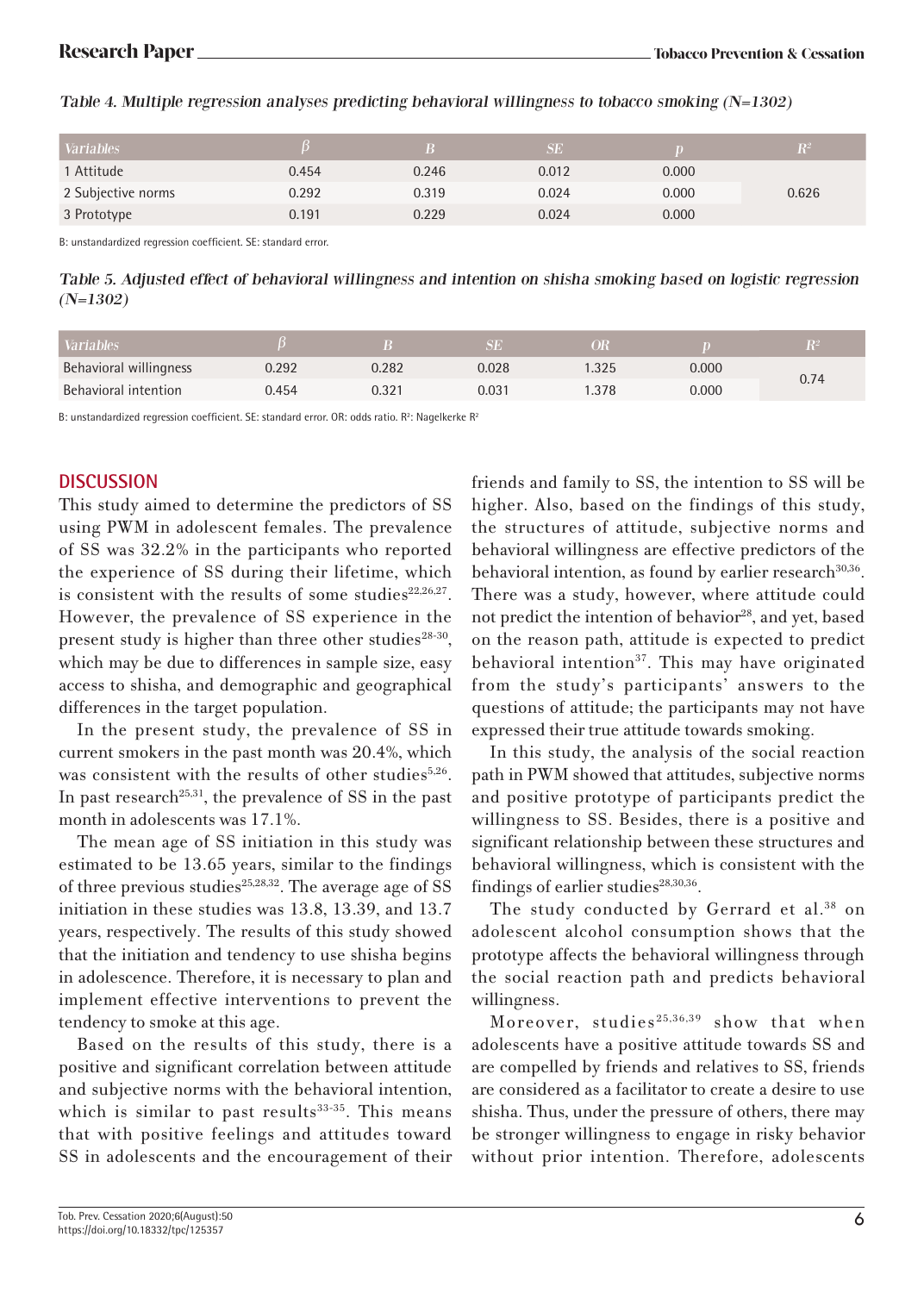should learn communication skills such as 'refusal' and 'saying no' and should not respond emotionally to the issue of smoking and its suggestion by friends.

The results of this study showed that both the 'reason path' and the 'social reaction path' could predict smoking behavior. Besides, most studies of high-risk behaviors in adolescents show that both behavioral willingness and intention are strongly associated with high-risk behaviors $40,41$ . However, according to our findings, behavioral intention can better predict SS than behavioral willingness.

Various pathways have been identified as predictors of behavior. In some studies $30,40,42$ , the behavioral intention has been introduced as an important predictor of behavior, which is consistent with the present study. However, other studies $28,32$ reported behavioral willingness as a more important predictor of behavior.

Another study<sup>14</sup> suggests that at a young age  $(13)$ years), when adolescents have little experience with smoking, the willingness can predict behavior more efficiently than intention. With increasing experience and higher age (16 years), the role of the behavioral intention becomes more prominent. At the same time, although behavioral enthusiasm has not diminished, its role in predicting behavior is less important than behavioral intention.

# **Limitations**

Limitations of the study include that data collection was based on a self-reporting questionnaire, which may raise the possibility of recall and response bias. We tried to resolve this issue by emphasizing the confidentiality and anonymity of the information obtained through the questionnaires.

# **CONCLUSIONS**

Considering the increasing popularity of SS among adolescent females and its increasing prevalence, it is required to design and implement programs to prevent SS. Also, it is necessary to consider the influence of PWM structures, such as behavioral intention and willingness, on the tobacco issue when designing educational strategies.

# **REFERENCES**

World Health Organization. WHO report on the global tobacco epidemic 2015. https://www.who.int/tobacco/

global\_report/2015/report/en/. Published 2015. Accessed July 13, 2020.

- 2. Roskin J, Aveyard P. Canadian, and English students' beliefs about waterpipe smoking: a qualitative study. BMC Public Health. 2009;9(1):10. doi:10.1186/1471-2458-9-10
- 3. Maziak W. The global epidemic of waterpipe smoking. Addict Behav. 2011;36(1-2):1-5. doi:10.1016/j.addbeh.2010.08.030
- 4. Taha AZ, Sabra AA, Al-Mustafa ZZ, Al-Awami HR, Al-Khalaf MA, Al-Momen MM. Water pipe (shisha) smoking among male students of medical colleges in the eastern region of Saudi Arabia. Ann Saudi Med. 2010;30(3):222- 226. doi:10.4103/0256-4947.62838
- 5. Tamim H, Terro A, Kassem H, et al. Tobacco use by university students, Lebanon, 2001. Addiction. 2003;98(7):933-939. doi:10.1046/j.1360-0443.2003.00413.x
- 6. Meysamie A, Ghaletaki R, Haghazali M, et al. Pattern of tobacco use among the Iranian adult population: results of the National Survey of Risk Factors of Non-Communicable Diseases (SuRFNCD-2007). Tob Control. 2010;19(2):125-128. doi:10.1136/tc.2009.030759
- 7. Jahanpour F, Vahedparast H, Ravanipour M, Azodi P. The trend of hookah use among adolescents and youth: A qualitative study. J Qual Res Health Sc. 2015;3(4):340- 348.
- 8. Salameh P, Khayat G, Waked M. Lower prevalence of cigarette and waterpipe smoking, but a higher risk of waterpipe dependence in Lebanese adult women than in men. Women & Health. 2012;52(2):135-150. doi:10.1080/03630242.2012.656885
- 9. Erdöl C, Ergüder T, Morton J, Palipudi K, Gupta P, Asma S. Waterpipe Tobacco smoking in Turkey: Policy implications and trends from the global adult tobacco survey (GATS). Int J Environ Res Public Health. 2015;12(12):15559- 15566. doi:10.3390/ijerph121215004
- 10. Kardia SL, Pomerleau CS, Rozek LS, Marks JL. Association of parental smoking history with nicotine dependence, smoking rate, and psychological cofactors in adult smokers. Addict Behav. 2003;28(8):1447-1452. doi:10.1016/s0306-4603(02)00245-9
- 11. Afifi R, Khalil J, Fouad F, et al. Social norms and attitudes linked to waterpipe use in the Eastern Mediterranean Region. Social Science & Medicine. 2013;98:125-134. doi:10.1016/j.socscimed.2013.09.007
- 12. Todd J, Mullan B. Using the theory of planned behavior and prototype willingness model to target binge drinking in female undergraduate university students. Addict Behav. 2011;36(10):980-986. doi:10.1016/j.addbeh.2011.05.010
- 13. Hukkelberg SS, Dykstra JL. Using the Prototype/ Willingness model to predict smoking behavior among Norwegian adolescents. Addict Behav. 2009;34(3):270- 276. doi:10.1016/j.addbeh.2008.10.024
- 14. Pomery EA, Gibbons FX, Reis-Bergan M, Gerrard M. From the willingness to intention: Experience moderates the shift from reactive to reasoned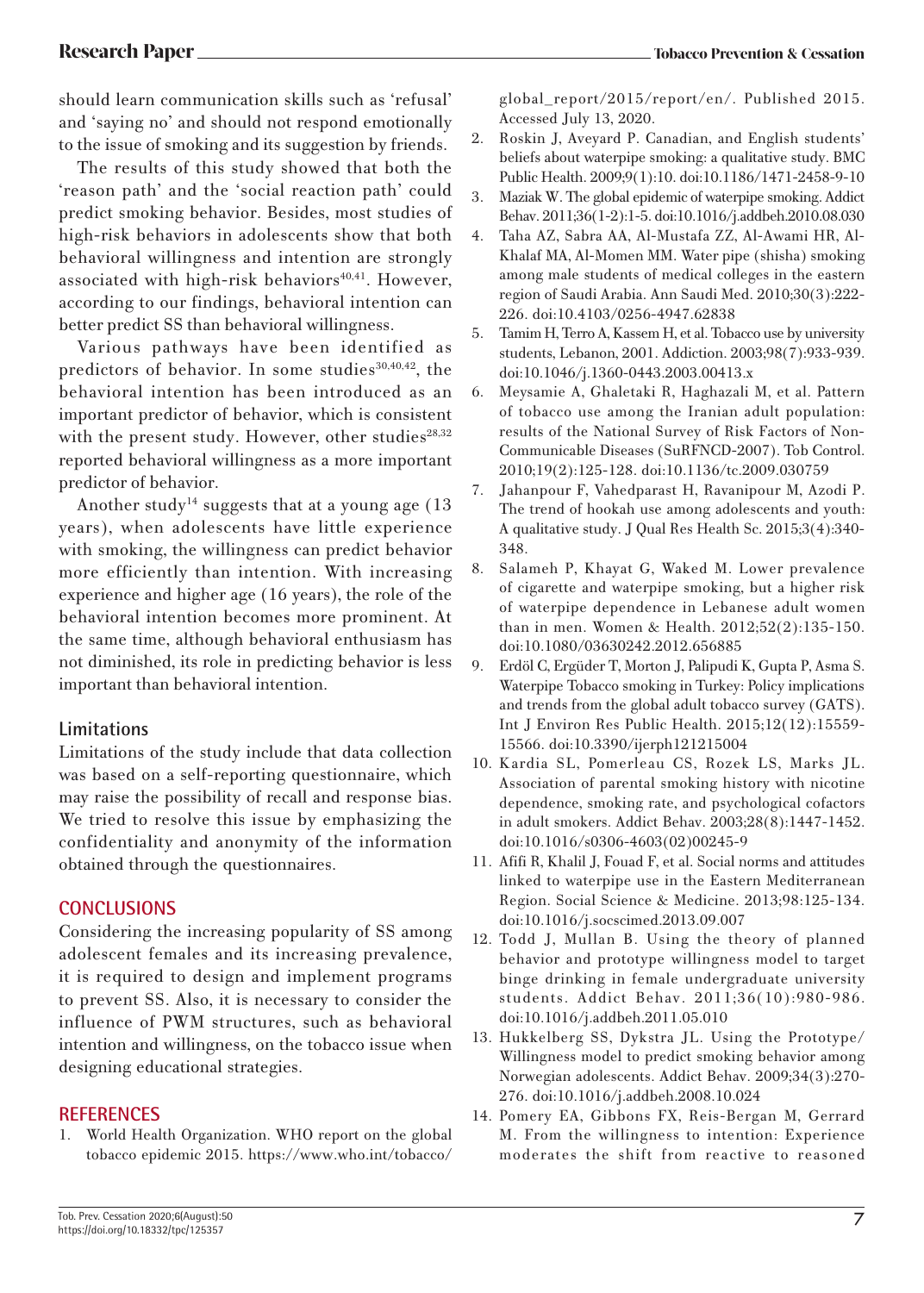behavior. Pers Soc Psychol Bull. 2009;35(7):894-908. doi:10.1177/0146167209335166

- 15. Van de Ven MO, Engels RC, Otten R, Van Den Eijnden RJ. A longitudinal test of the theory of planned behavior predicting smoking onset among asthmatic and nonasthmatic adolescents. Int J Behav Med. 2007;30(5):435- 445. doi:10.1007/s10865-007-9119-2
- 16. Gerrard M, Gibbons FX, Stock ML, Lune LSV, Cleveland MJ. Images of smokers and willingness to smoke among African American pre-adolescents: An application of the prototype/willingness model of adolescent health risk behavior to smoking initiation. J Pediatr Psychol. 2005;30(4):305-318. doi:10.1093/jpepsy/jsi026
- 17. Gerrard M, Gibbons FX, Houlihan AE, Stock ML, Pomery EA. A dual-process approach to health risk decision making: The prototype willingness model. Developmental Review. 2008;28(1):29-61. doi:10.1016/j.dr.2007.10.001
- 18. Skalle S, Rise J. The relationship between smoker and nonsmoker prototypes and smoking status among 14-year-old Norwegians. Addict Behav. 2006;31(1):57- 68. doi:10.1016/j.addbeh.2005.04.009
- 19. Dal Cin S, Worth KA, Gerrard M, et al. Watching and drinking: Expectancies, prototypes, and friends' alcohol use mediate the effect of exposure to alcohol use in movies on adolescent drinking. Health Psychol. 2009;28(4):473- 483. doi:10.1037/a0014777
- 20. Scott-Parker B, Hyde MK, Watson B, King MJ. Speeding by young novice drivers: What can personal characteristics and psychosocial theory add to our understanding? Accid Anal Prev. 2013;50:242-250. doi:10.1016/j.aap.2012.04.010
- 21. Lawshe CH. A quantitative approach to content validity. Personnel Psychology. 1975;28(4):563-575. doi:10.1111/j.1744-6570.1975.tb01393.x
- 22. Bashirian S, Barati M, Abasi H, Sharma M, Karami M. The role of sociodemographic factors associated with waterpipe smoking among male adolescents in western Iran: A cross-sectional study. Tob Induc Dis. 2018;16(June). doi:10.18332/tid/91601
- 23. Elliott MA, McCartan R, Brewster SE, Coyle D, Emerson L, Gibson K. An application of the prototype willingness model to drivers' speeding behavior. Eur J Soc Psychol. 2017;47(6):735-747. doi:10.1002/ejsp.2268
- 24. Whitaker L, Long J, Petróczi A, Backhouse S. Using the prototype willingness model to predict doping in sport. Scand J Med Sci Sports. 2014;24(5):e398-e405. doi:10.1111/sms.12148
- 25. Bashirian S, Barati M, Mohammadi Y, Mostafaei H. Factors associated with hookah use among male high school students: the role of demographic characteristics and hookah user and non-user prototypes. J Res Health Sci. 2016;16(4):217-223. PMID:28087855.
- 26. Poyrazoğlu S, Şarli Ş, Gencer Z, Günay O. Waterpipe (narghile) smoking among medical and non-medical university students in Turkey. Ups J Med Sci. 2010;115(3):210-216. doi:10.310 9/03009734.2010.487164
- 27. Momtazi S, Rawson RA. Substance abuse among Iranian high school students. Curr Opin Psychiatry. 2010;23(3):221-226. doi:10.1097/yco.0b013e328338630d
- 28. Barati M, Allahverdipour H, Hidarnia A, Niknami S. Predicting tobacco smoking among male adolescents in Hamadan City, west of Iran in 2014: an application of the prototype willingness model. J Res Health Sci. 2015;15(2):113-118. PMID:26175295.
- 29. Reveles CC, Segri NJ, Botelho C. Factors associated with hookah use initiation among adolescents. J Pediatr. 2013;89(6):583-587. doi:10.1016/j.jpedp.2013.05.002
- 30. Rahimi T, Javadi A. Using Prototype Willingness Model to Predict Waterpipe Smoking among High School Adolescents in Birjand, Iran. Iran J Psychiatry Behav Sci. 2018;12(1). doi:10.5812/ijpbs.11255
- 31. Sutfin EL, McCoy TP, Reboussin BA, Wagoner KG, Spangler J, Wolfson M. Prevalence and correlates of waterpipe tobacco smoking by college students in North Carolina. Drug Alcohol Depend. 2011;115(1-2):131-136. doi:10.1016/j.drugalcdep.2011.01.018
- 32. Abedini S, MorowatiSharifabad M, Kordasiabi MC, Ghanbarnejad A. Predictors of non-hookah smoking among high-school students based on the prototype/ willingness model. Health Promot Perspect. 2014;4(1):46- 53. doi:10.5681/hpp.2014.006
- 33. Malmberg M, Overbeek G, Vermulst AA, Monshouwer K, Vollebergh WA, Engels RC. The theory of planned behavior: Precursors of marijuana use in early adolescence? Drug Alcohol Depend. 2012;123(1-3):22- 28. doi:10.1016/j.drugalcdep.2011.10.011
- 34. Topa G, Moriano JA. Theory of planned behavior and smoking: Meta-analysis and SEM model. Subst Abuse Rehabil. 2010;1:23-33. doi:10.2147/SAR.S15168
- 35. Godin G, Kok G. The theory of planned behavior: a review of its applications to health-related behaviors. Am J Health Promot. 1996;11(2):87-98. doi:10.4278/0890-1171-11.2.87
- 36. Farshidi H, Aghamolaei T, Hosseini Z, Ghanbarnejad A, Hosseini FA. Cigarette smoking based on the prototype willingness model in male high school students. Int J High-Risk Behav Addict. 2018;7(1). doi:10.5812/ijhrba.63209
- 37. Ajzen I. The theory of planned behaviour: reactions Reactions and reflections. Taylor & Francis; 2011.
- 38. Gerrard M, Gibbons FX, LUNE LSV, Pexa NA, Gano ML. Adolescents' substance-related risk perceptions: antecedents, mediators, and consequences. Risk, Decision, and Policy. 2002;7(2):175-191. doi:10.1017/s1357530902000637
- 39. Kin F, Lim KY. Tobacco advertising and smoking amongst adolescents: a qualitative study in Malaysia. Bangkok; South East Asia Tobacco Control Alliance (SEATCA); 2004. https://seatca.org/dmdocuments/Tobacco%20 Advertising%20and%20Smoking%20amongst%20 Adolescents%20A%20Qualitative%20Study%20in%20